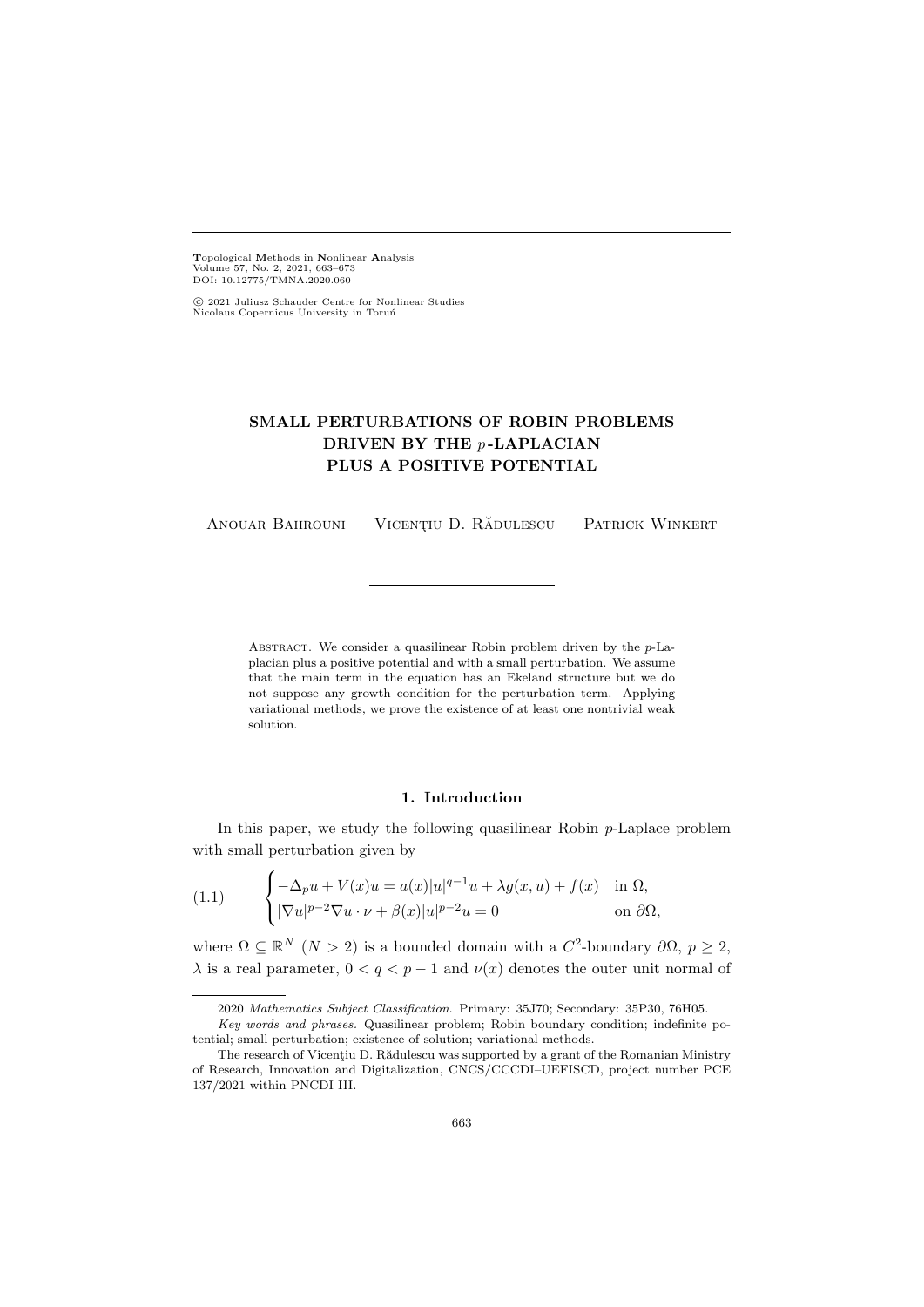$\Omega$  at  $x \in \partial\Omega$ . This problem is driven by the *p*-Laplacian, which is defined by

 $\Delta_p u = \text{div} \left( |\nabla u|^{p-2} \nabla u \right) \quad \text{for } u \in W^{1,p}(\Omega).$ 

Our aim is to prove the existence of at least one weak solution of problem [\(1.1\)](#page-0-0) by applying variational methods like Ekeland's variational principle. In order to state our main result we need to give first the precise assumptions on the data of problem [\(1.1\)](#page-0-0).

 $H(a)$   $a \in L^{\infty}(\Omega)$  and there exists  $\alpha > 0$  such that

$$
a(x) \leq -\alpha
$$
 for all  $x \in \Omega$ ;

- H( $\beta$ )  $\beta \in L^{\infty}(\partial \Omega)$  and  $\beta(x) > 0$  for all  $x \in \partial \Omega$  with  $\beta \not\equiv 0$ ;
- $H(q)$   $q: \overline{\Omega} \times \mathbb{R} \to \mathbb{R}$  is continuous;
- H(V)  $V \in L^{\infty}(\Omega)$  and  $\inf_{x \in \Omega} V(x) > 1$ ;
- H(f)  $f \in L^{\infty}(\Omega)$  and there exist  $x_0 \in \Omega$  and  $R_0 > 0$  such that  $f(x) > 0$  for all  $x \in B(x_0, R_0)$ .

Our main result reads as follows.

<span id="page-1-1"></span>THEOREM 1.1. Assume that conditions H(a), H( $\beta$ ), H(f), H(g) and H(V) hold. Moreover, suppose that  $N < p$  and  $0 < q < p - 1$ . Then there exists a positive number  $\lambda_0$  such that if  $|\lambda| < \lambda_0$ , problem [\(1.1\)](#page-0-0) has at least one nontrivial weak solution.

In order to treat problem  $(1.1)$ , we first study the existence of solutions of the following auxiliary problem

(1.2) 
$$
\begin{cases}\n-\Delta_p u + V(x)u = a(x)|u|^{q-1}u + f(x) & \text{in } \Omega, \\
|\nabla u|^{p-2}\nabla u \cdot \nu + \beta(x)|u|^{p-2}u = 0 & \text{on } \partial\Omega.\n\end{cases}
$$

<span id="page-1-0"></span>For  $V$  we suppose a weaker condition in the following way.

 $H(V'$ )  $V \in L^{\infty}(\Omega)$  and  $||V^-||_{N/2} \leq S$ ,

where  $V^{\pm} = \max \{ V^{\pm}, 0 \}$  and S denotes the best Sobolev constant of the compact embedding  $\mathcal{D}^{1,2}(\Omega)$  into  $L^r(\Omega)$  for  $r \in [1,2^*)$  $r \in [1,2^*)$  $r \in [1,2^*)$ , see Anello and Cordaro [1, Lemma 2.1], that is,

$$
S = \inf \left\{ \frac{\|\nabla u\|_2^2}{\|u\|_2^2} \; \bigg| \; u \in \mathcal{D}^{1,2}(\Omega) \right\},\
$$

where  $\mathcal{D}^{1,2}(\Omega)$  is the completion of the space of continuous functions on  $\Omega$  with compact support with respect to the norm

$$
\left(\int_{\Omega} |\nabla u|^2 \, dx\right)^{1/2}
$$

.

REMARK 1.2. It is clear that condition  $H(V)$  implies assumption  $H(V')$ .

For problem  $(1.2)$  we are going to prove the following result.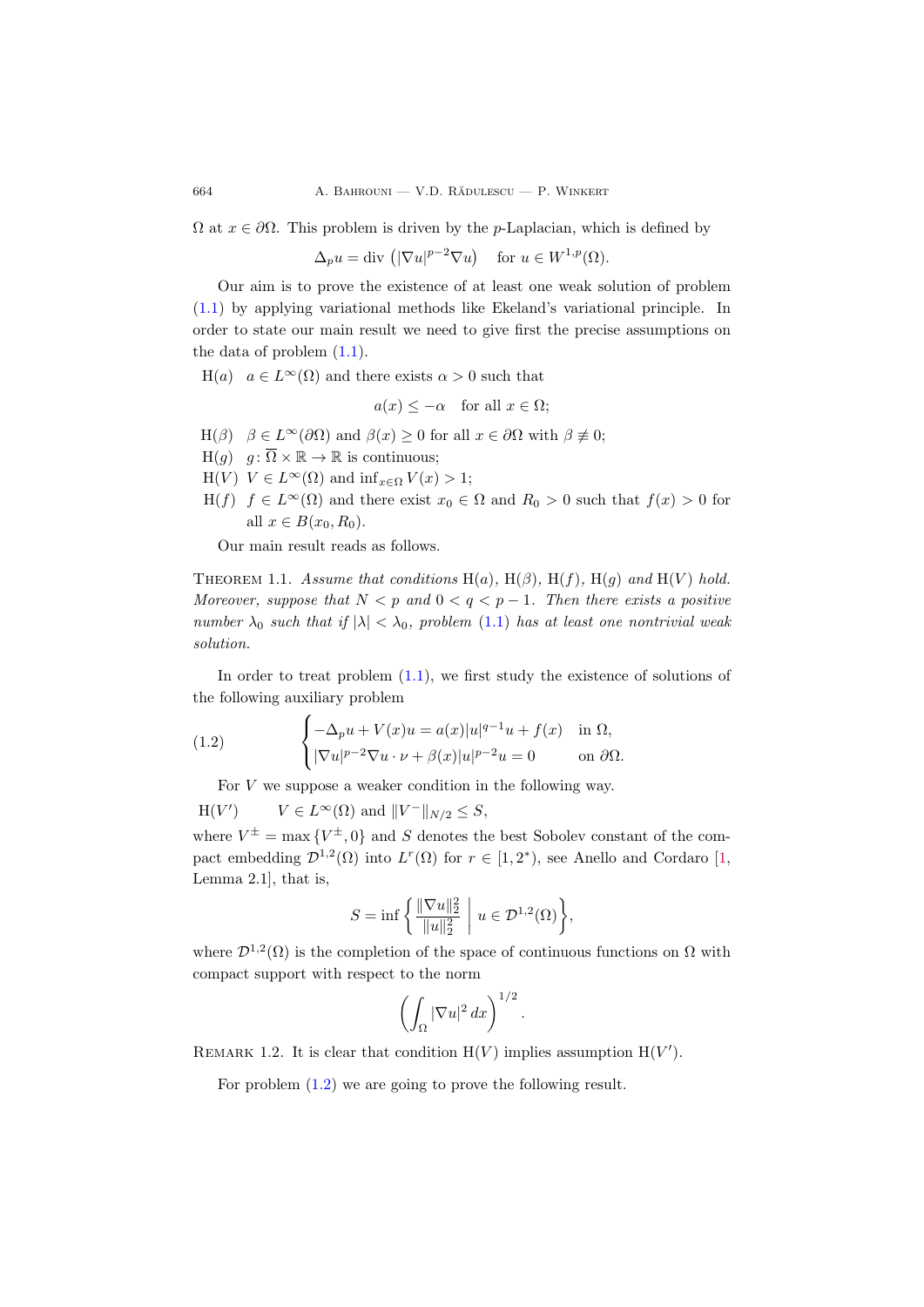<span id="page-2-1"></span>THEOREM 1.3. Let  $H(a)$ ,  $H(\beta)$ ,  $H(f)$  and  $H(V')$  be satisfied and let  $0 < q < p-1$ . Then there exists a positive number  $\lambda_0$  such that if  $|\lambda| < \lambda_0$ , problem [\(1.2\)](#page-1-0) admits a nontrivial weak solution.

The main result in this paper establishes that problem  $(1.1)$  has a solution provided that a suitable perturbation of the second reaction term is sufficiently small. This perturbation is described in terms of the real parameter  $\lambda$  in relationship with the small values of the first reaction term with respect to a certain topology.

Such existence type results have been investigated by Papageorgiou and Rădulescu  $[8]$ ,  $[10]$ ,  $[9]$  and Vetro  $[12]$  for nonlinear Robin problems and by Wang [\[13\]](#page-10-2) for nonlinear Neumann problems. All the aforementioned results treat the superlinear case and impose more restrictive conditions on the reaction  $g: \overline{\Omega} \times [0,\infty) \to \mathbb{R}$ . Moreover, our work here complements the recent works by Bahrouni, Ounaies and Rădulescu [\[2\]](#page-9-3), [\[3\]](#page-9-4), Bahrouni, Rădulescu and Winkert [\[4\]](#page-9-5) and Kajikiya [\[7\]](#page-9-6) where the authors prove for Dirichlet problems an existence theorem for small values of  $\lambda > 0$ .

The paper is organized as follows. In Section [2](#page-2-0) we state the main notations and the main results which will be used later. The auxiliary problem  $(1.2)$  is then considered in Section [3](#page-3-0) by applying critical point theory and Ekeland's variational principle, see Theorem [2.2.](#page-3-1) Taking into account this result, we are going to prove Theorem [1.1](#page-1-1) in Section [4.](#page-7-0)

# 2. Preliminaries

<span id="page-2-0"></span>In the whole paper we suppose that  $\Omega$  is a bounded domain in  $\mathbb{R}^N$ ,  $N > 2$ . Given  $1 \leq r \leq \infty$ ,  $L^r(\Omega)$  and  $L^r(\Omega;\mathbb{R}^N)$  stand for the usual Lebesgue spaces equipped with the norm  $\|\cdot\|_r$  while  $W^{1,r}(\Omega)$  and  $W_0^{1,r}(\Omega)$  denote the Sobolev spaces endowed with the norms  $\|\cdot\|_{1,r}$  and  $\|\cdot\|_{1,r,0}$ , respectively. By r', we denote the conjugate of  $r \in (1,\infty)$ , that is,  $1/r + 1/r' = 1$ .

On the boundary  $\partial\Omega$  we consider the  $(N-1)$ -dimensional Hausdorff (surface) measure  $\sigma$ , by which we can define in the usual way the boundary Lebesgue space  $L^r(\partial\Omega)$ , with norm  $\|\cdot\|_{r,\partial\Omega}$ . It is known that there exists a unique continuous linear operator  $\gamma: W^{1,r}(\Omega) \to L^r(\partial\Omega)$ , called trace map, such that

$$
\gamma(u) = u|_{\partial\Omega}
$$
 for all  $u \in W^{1,r}(\Omega) \cap C^0(\overline{\Omega})$ .

Henceforth, although all restrictions of Sobolev functions to  $\partial\Omega$  are understood in the sense of traces, we will avoid the usage of the trace operator  $\gamma$  to simplify notation.

In the following we will equip the space  $E = W^{1,p}(\Omega)$  with the norm

$$
||u||_E = (||\nabla u||_p^p + ||u||_{p,\beta,\partial\Omega}^p)^{1/p} \text{ with } ||u||_{p,\beta,\partial\Omega} = \left(\int_{\partial\Omega} \beta(x)|u|^p d\sigma\right)^{1/p},
$$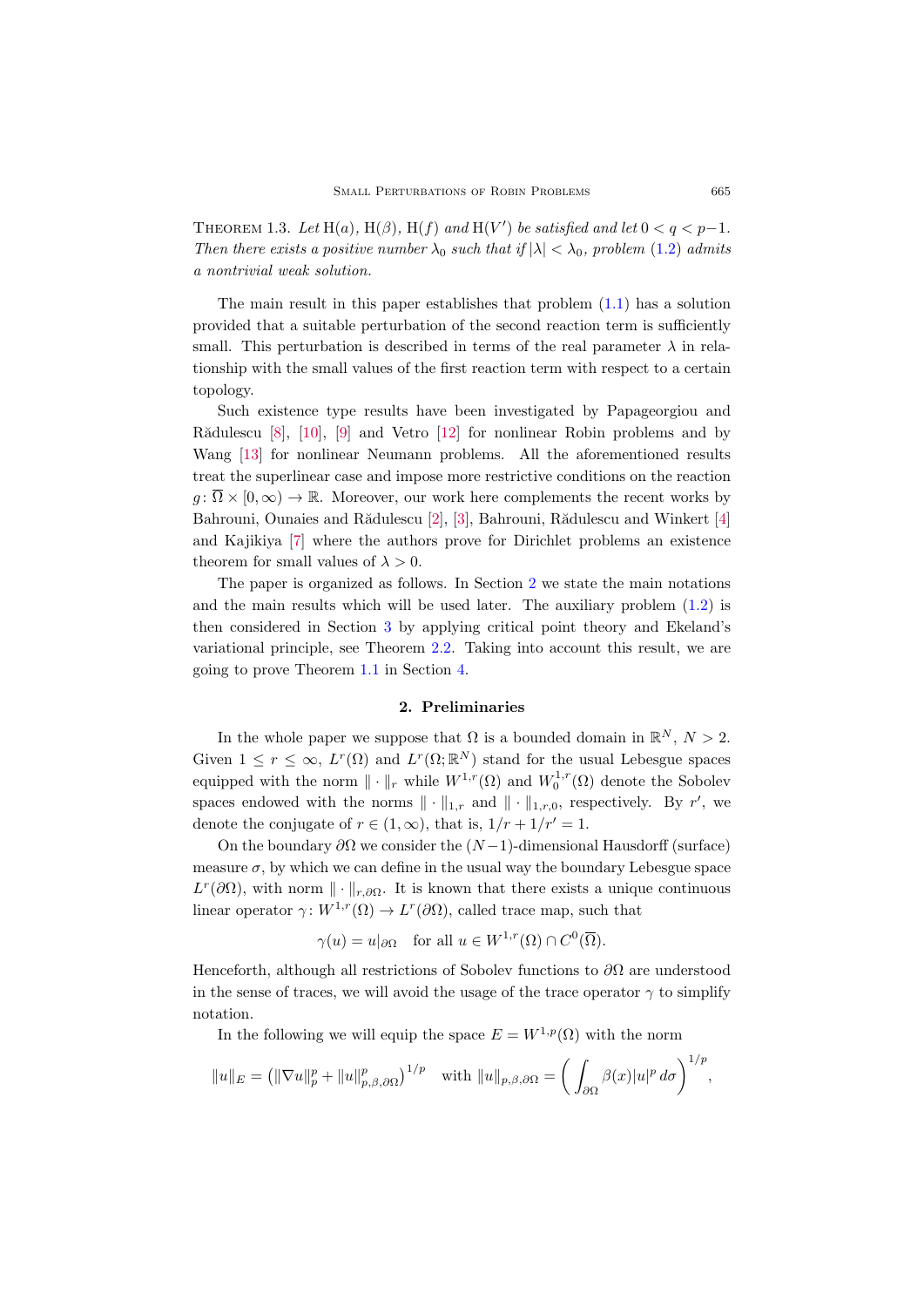which is equivalent to the standard one  $\lVert \cdot \rVert_{1,p}$ , see Papageorgiou and Winkert [\[11\]](#page-10-3). Note that the critical Sobolev exponent to  $r \in (1,\infty)$  is given by

<span id="page-3-4"></span>(2.1) 
$$
r^* := \begin{cases} \frac{Nr}{N-r} & \text{if } r < N, \\ +\infty & \text{otherwise.} \end{cases}
$$

The following definition is important in our treatment.

DEFINITION 2.1. Let X be a real Banach space, let  $c \in \mathbb{R}$  and let  $F \subset X$  be a closed subset. We say that  $I \in C^1(X, \mathbb{R})$  satisfies the Palais–Smale condition at level  $c \in \mathbb{R}$  on  $F((PS)_{F,c}$ -condition for short), if any subsequence  $(u_n)_{n \in \mathbb{N}} \subseteq F$ such that  $I(u_n) \to c$  and  $I'(u_n) \to 0$  in  $X^*$ , has a convergent subsequence to some  $u \in F$ . If  $F = X$  we write  $(PS)_c$ . If  $F = X$  and I satisfies the  $(PS)_c$ -condition at every level  $c \in \mathbb{R}$  we say that I satisfies the (PS)-condition.

This compactness-type condition on  $I$  is crucial in deriving the minimax theory of the critical values.

Let us recall the following version of Ekeland's variational principle established by Ekeland  $[5]$  or Gonçalves and Miyagaki  $[6]$ .

<span id="page-3-1"></span>THEOREM 2.2. Let X be a real Banach space. If  $I \in C^1(X, \mathbb{R})$  is bounded from below on a closed subset  $F \subset X$  with a nonempty interior and if

<span id="page-3-3"></span>(2.2) 
$$
I(v) < 0 < \inf_{u \in \partial F} I(u) \quad \text{for some } v \in F^{\circ},
$$

then

<span id="page-3-2"></span>
$$
(2.3) \t\t c := \inf_{u \in F} I(u)
$$

is a critical value of I provided that I fulfills the  $(PS)_{F,c}$ -condition.

DEFINITION 2.3. Let X be a real Banach space and let  $I \in C^1(X, \mathbb{R})$ .

- (a) We say that u is a c-Ekeland solution of I if  $I(u) = 0$  and  $I'(u) = c$ , where c is given in  $(2.3)$ .
- <span id="page-3-0"></span>(b) We say that I has the Ekeland geometry if I satisfies property  $(2.2)$ .

### 3. Study of the auxiliary problem

Our aim in this section is the proof of Theorem [1.3.](#page-2-1) First we give the precise definition of a weak solution of problem [\(1.2\)](#page-1-0).

DEFINITION 3.1. We call  $u \in E$  a weak solution of problem  $(1.1)$  if

$$
\int_{\Omega} |\nabla u|^{p-2} \nabla u \cdot \nabla v \, dx + \int_{\Omega} V(x)uv \, dx + \int_{\partial \Omega} \beta(x)|u|^{p-2}uv \, d\sigma
$$

$$
= \int_{\Omega} a(x)|u|^{q-1}uv \, dx + \int_{\Omega} f(x)v \, dx
$$

is satisfied for all  $v \in E$ .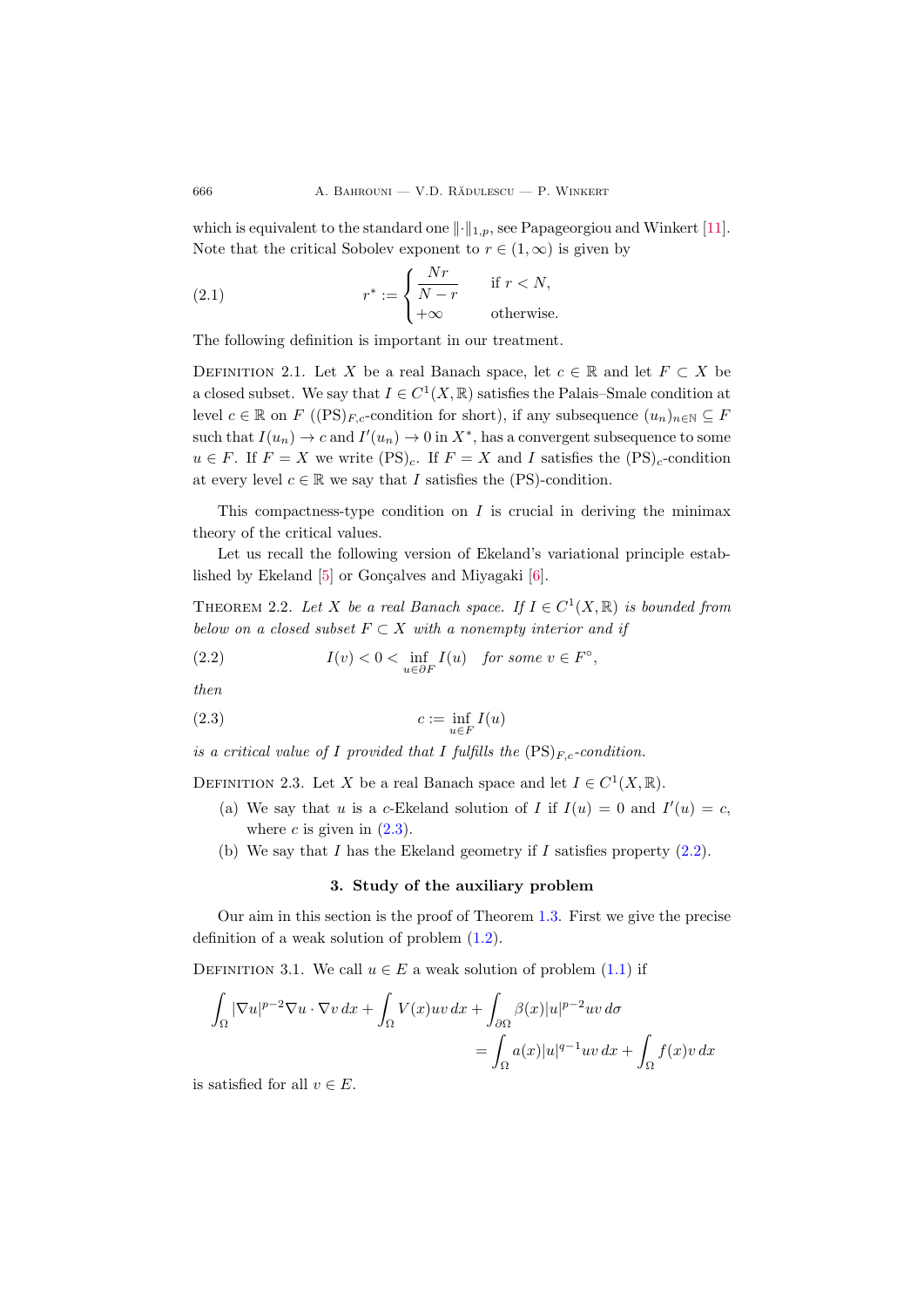In order to find weak solutions we are going to study the corresponding energy functional  $J: E \to \mathbb{R}$  of  $(1.2)$  given by

$$
J(u) = \frac{1}{p} \int_{\Omega} |\nabla u|^p dx + \frac{1}{2} \int_{\Omega} V(x)|u|^2 dx
$$
  
+ 
$$
\frac{1}{p} \int_{\partial \Omega} \beta(x)|u|^p d\sigma - \frac{1}{q+1} \int_{\Omega} a(x)|u|^{q+1} dx - \int_{\Omega} f(x)u dx.
$$

<span id="page-4-2"></span>LEMMA 3.2. Suppose that H(a), H( $\beta$ ), H(f) and H(V') are satisfied and let  $0 < q < p-1$ . Let  $d \in \mathbb{R}$  and let  $F \subset E$  be a closed subset. Then J satisfies the  $(PS)_{F,d}\text{-}condition.$ 

PROOF. Let  $(u_n)_{n\in\mathbb{N}}$  be a (PS)-sequence of J, then there exists  $c_1 > 0$  such that  $J(u_n) \leq c_1$ . We claim that  $(u_n)_{n \in \mathbb{N}}$  is bounded in E.

Case 1. p = 2. Note that in this case we have  $2^* = 2N/(N-2)$  since  $2 < N$ by assumption, see also  $(2.1)$ .

Applying Hölder's inequality, hypotheses  $H(a)$ ,  $H(\beta)$ ,  $H(f)$  and  $H(V')$  along with the embedding  $W^{1,2}(\Omega) \hookrightarrow L^2(\Omega)$ , we obtain

<span id="page-4-0"></span>
$$
(3.1) \t c_1 \geq J(u_n) = \frac{1}{2} \int_{\Omega} |\nabla u_n|^2 dx + \frac{1}{2} \int_{\Omega} V(x) |u_n|^2 dx
$$
  
+ 
$$
\frac{1}{2} \int_{\partial \Omega} \beta(x) |u_n|^2 d\sigma - \frac{1}{q+1} \int_{\Omega} a(x) |u_n|^{q+1} dx - \int_{\Omega} f(x) u_n dx
$$
  

$$
\geq \frac{1}{2} \int_{\Omega} |\nabla u_n|^2 dx + \frac{1}{2} \int_{\Omega} V^+(x) |u_n|^2 dx
$$
  

$$
- \frac{1}{2} \int_{\Omega} V^-(x) |u_n|^2 dx + \frac{1}{2} \int_{\partial \Omega} \beta(x) |u_n|^2 d\sigma - \int_{\Omega} f(x) u_n dx
$$
  

$$
\geq \left( \frac{1}{2} - \frac{\|V^-\|_{N/2}}{2S} \right) \|\nabla u_n\|_2^2 + \frac{1}{2} \int_{\partial \Omega} \beta(x) |u_n|^2 d\sigma - \|f\|_2 \|u_n\|_2
$$
  

$$
\geq \left( \frac{1}{2} - \frac{\|V^-\|_{N/2}}{2S} \right) \|u_n\|_E^2 - C_1 \|f\|_2 \|u_n\|_E,
$$

with a positive constant  $C_1$ . Thus, there exists  $C_2 > 0$  such that  $||u_n||_E \leq C_2$ for all  $n \in \mathbb{N}$ .

Case 2.  $p > 2$ . Note that in this case we do not need to know if  $N > p$  or  $N \leq p$ .

Again, by applying Hölder's inequality, conditions  $H(a)$ ,  $H(\beta)$ ,  $H(f)$  and  $H(V')$  and the embedding  $W^{1,p}(\Omega) \hookrightarrow L^p(\Omega)$  we have

<span id="page-4-1"></span>
$$
(3.2) \quad c_1 \ge J(u_n) \ge \frac{1}{p} \int_{\Omega} |\nabla u_n|^p \, dx + \frac{1}{2} \int_{\Omega} V^+(x) |u_n|^2 \, dx - \frac{1}{2} \int_{\Omega} V^-(x) |u_n|^2 \, dx + \frac{1}{p} \int_{\partial \Omega} \beta(x) |u_n|^p \, d\sigma - \int_{\Omega} f(x) u_n \, dx
$$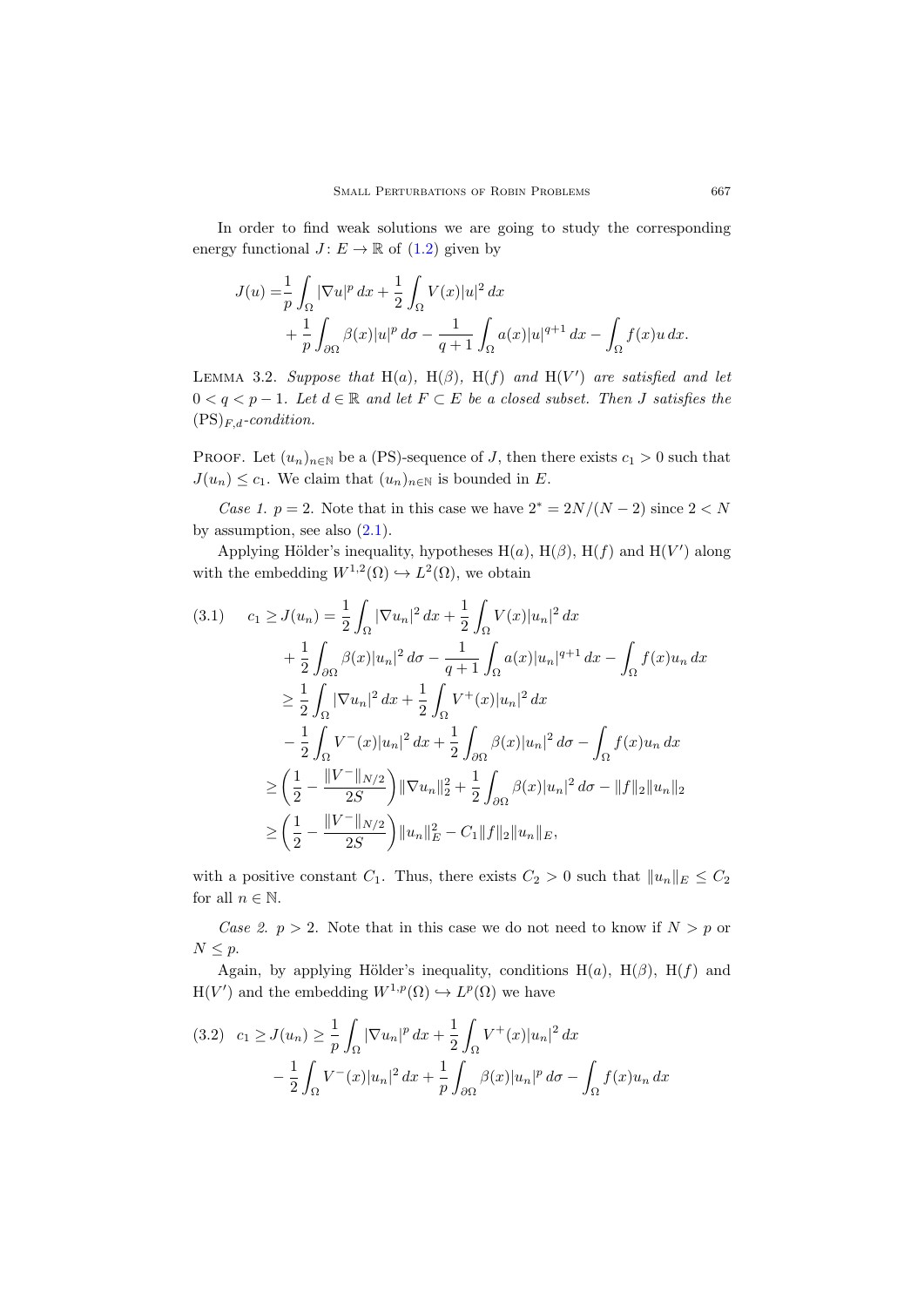668 A. BAHROUNI — V.D. RĂDULESCU — P. WINKERT

$$
\geq \frac{1}{p} \|\nabla u_n\|_p^p + \frac{1}{p} \int_{\partial\Omega} \beta(x) |u_n|^p \, d\sigma - C_3 \|V^-\|_{\infty} \|u_n\|^2 - C_4 \|f\|_{p'} \|u_n\|_p
$$
  

$$
\geq \frac{1}{p} \|u_n\|_E^p - C_5 \|V^-\|_{\infty} \|u_n\|_E^2 - C_6 \|f\|_{p'} \|u_n\|_E,
$$

where  $C_5$ ,  $C_6$  are positive constants. Since  $p > 2 > 1$ , it is easy to see that  $(u_n)_{n\in\mathbb{N}}$  is also bounded in this case. The proof that the sequence  $(u_n)_{n\in\mathbb{N}}$  is strongly convergent in  $E$  is standard and is omitted.  $\square$ 

<span id="page-5-3"></span>Lemma 3.3. Assume that the hypotheses of Theorem [1.3](#page-2-1) are fulfilled. Then, problem [\(1.2\)](#page-1-0) has the Ekeland geometry property.

PROOF. First we are going to show that there exist  $\rho, \gamma > 0$  such that

<span id="page-5-1"></span>(3.3) 
$$
J(u) \ge \gamma \quad \text{for all } u \in E \text{ with } ||u||_E = \rho.
$$

Case 1.  $p = 2$ . Let  $u \in E$ . From hypotheses H(a), H( $\beta$ ), H(f) and H(V') and [\(3.1\)](#page-4-0) it follows that

<span id="page-5-0"></span>(3.4) 
$$
J(u) \ge \frac{1}{2} \int_{\Omega} |\nabla u|^2 dx + \frac{1}{2} \int_{\Omega} V^+(x) |u|^2 dx
$$

$$
- \frac{1}{2} \int_{\Omega} V^-(x) |u|^2 dx + \frac{1}{2} \int_{\partial \Omega} \beta(x) |u|^2 d\sigma - \int_{\Omega} f(x) u dx
$$

$$
\ge \left(\frac{1}{2} - \frac{\|V^-\|_{N/2}}{2S}\right) \|u\|_E^2 - \|f\|_2 \|u\|_E.
$$

We set

$$
\rho = \frac{2||f||_2}{\left(\frac{1}{2} - \frac{||V^-||_{N/2}}{2S}\right)}
$$

Then, by [\(3.4\)](#page-5-0), we derive that

$$
J(u) \ge \left(\frac{1}{4} - \frac{\|V^-\|_{N/2}}{4S}\right) = \gamma.
$$

This proves [\(3.3\)](#page-5-1) if  $p = 2$ . The case  $p > 2$  works in the same way by using [\(3.2\)](#page-4-1) instead of  $(3.1)$ .

Now let  $\varphi \in C_0^{\infty}(\Omega)$  be such that supp  $(\varphi) \subset B(x_0, R_0)$ . This yields, for t sufficiently small enough,

<span id="page-5-2"></span>(3.5) 
$$
J(t\varphi) = \frac{t^p}{p} \int_{\Omega} |\nabla \varphi|^p dx + \frac{t^p}{p} \int_{\Omega} V(x) |\varphi|^p dx + \frac{t^p}{p} \int_{\partial \Omega} \beta(x) |\varphi|^p d\sigma
$$

$$
- \frac{t^{q+1}}{q+1} \int_{\Omega} a(x) |\varphi|^{q+1} dx - t \int_{\Omega} f(x) \varphi dx
$$

$$
= t \left( \frac{t^{p-1}}{p} \int_{\Omega} |\nabla \varphi|^p dx + \frac{t^{p-1}}{p} \int_{\Omega} V(x) |\varphi|^p dx \right)
$$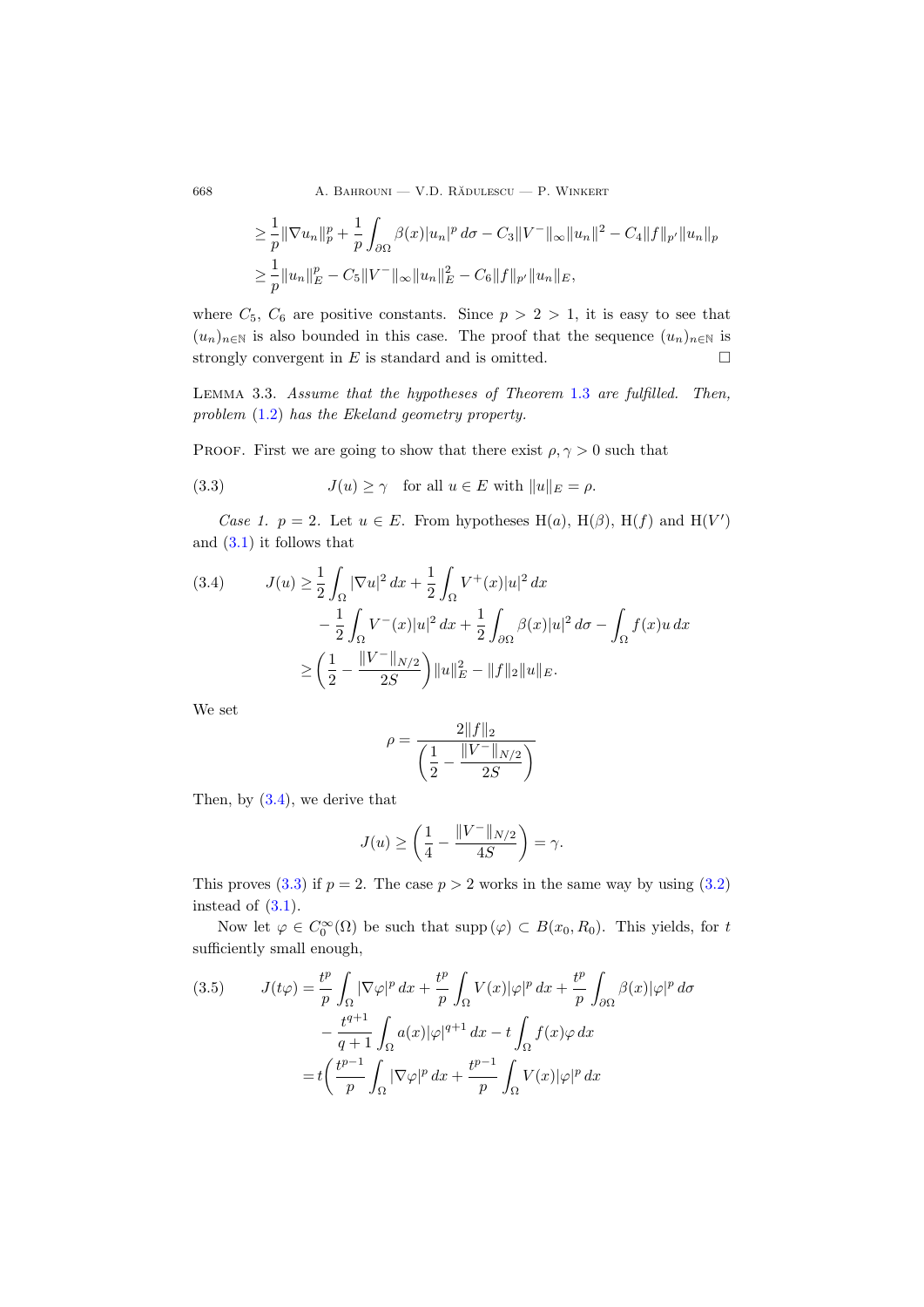SMALL PERTURBATIONS OF ROBIN PROBLEMS 669

$$
+\frac{t^{p-1}}{p}\int_{\partial\Omega}\beta(x)|\varphi|^p d\sigma - \frac{t^q}{q+1}\int_{\Omega}a(x)|\varphi|^{q+1} dx
$$
  

$$
-\int_{\Omega}f(x)\varphi dx\bigg) < 0.
$$

since  $q < p - 1$ . Combining [\(3.3\)](#page-5-1) and [\(3.5\)](#page-5-2), we obtain the desired conclusion.  $\Box$ PROOF OF THEOREM [1.3.](#page-2-1) Next, we consider the minimization problem

$$
c = \inf_{u \in \overline{B}_0(\rho)} J(u).
$$

It is clear that  $-\infty < c < 0$ . Then by Theorem [2.2](#page-3-1) as well as Lemmas [3.2](#page-4-2) and [3.3,](#page-5-3) there exists  $u_0 \in E$  such that  $u_0$  is a nontrivial weak solution of problem  $(1.2)$ .

In the next step we are going to prove that every nontrivial weak solution of problem [\(1.2\)](#page-1-0) belongs to  $L^{\infty}(\Omega)$ .

<span id="page-6-1"></span>Lemma 3.4. Suppose that the hypotheses of Theorem [1.3](#page-2-1) are fulfilled. Moreover, assume that  $H(V)$  holds. Then, for every weak solution u of problem  $(1.2)$ , we have

 $-M = -\|f\|_{\infty} \le u(x) \le \|f\|_{\infty} = M$  for all  $x \in \overline{\Omega}$ .

PROOF. Let  $u \in E$  be a solution of problem [\(1.2\)](#page-1-0). This leads to

<span id="page-6-0"></span>
$$
(3.6) \quad \int_{\Omega} |\nabla u|^{p-2} \nabla u \cdot \nabla v \, dx + \int_{\Omega} V(x)uv \, dx
$$

$$
+ \int_{\partial \Omega} \beta(x)|u|^{p-2}uv \, d\sigma - \int_{\Omega} a(x)|u|^{q-1}uv \, dx \le \int_{\Omega} ||f||_{\infty}|v| \, dx
$$

for all  $v \in E$ . Choosing  $v = (u - ||f||_{\infty})^+ \in E$  in [\(3.6\)](#page-6-0) gives

$$
\int_{\Omega} |\nabla u|^{p-2} \nabla u \cdot \nabla (u - \|f\|_{\infty})^{+} dx + \int_{\Omega} V(x) u (u - \|f\|_{\infty})^{+} dx
$$
  
+ 
$$
\int_{\partial \Omega} \beta(x) |u|^{p-2} u (u - \|f\|_{\infty})^{+} d\sigma - \int_{\Omega} a(x) |u|^{q-1} u (u - \|f\|_{\infty})^{+} dx
$$
  

$$
\leq \int_{\Omega} \|f\|_{\infty} (u - \|f\|_{\infty})^{+} dx
$$

Hence, by  $H(a)$  and  $H(V)$ , we obtain

$$
\int_{\Omega} |\nabla u|^{p-2} \nabla u \cdot \nabla (u - \|f\|_{\infty})^{+} dx + \int_{\Omega} (u - \|f\|_{\infty}) (u - \|f\|_{\infty})^{+} dx
$$

$$
+ \int_{\partial \Omega} \beta(x)|u|^{p-2} u (u - \|f\|_{\infty})^{+} d\sigma \le 0.
$$

From this we conclude that

$$
\|\nabla(u - \|f\|_{\infty})^{+}\|_{p}^{p} + \|(u - \|f\|_{\infty})^{+}\|_{2}^{2} + \int_{\partial\Omega} \beta(x)|u|^{p-2}u(u - \|f\|_{\infty})^{+} d\sigma \le 0,
$$

which implies that  $u(x) \leq ||f||_{\infty}$  for all  $x \in \overline{\Omega}$ . Similarly, choosing  $v =$  $(-\|f\|_{\infty} - u)^{+} \in E$ , we obtain  $-\|f\|_{\infty} \leq u$ .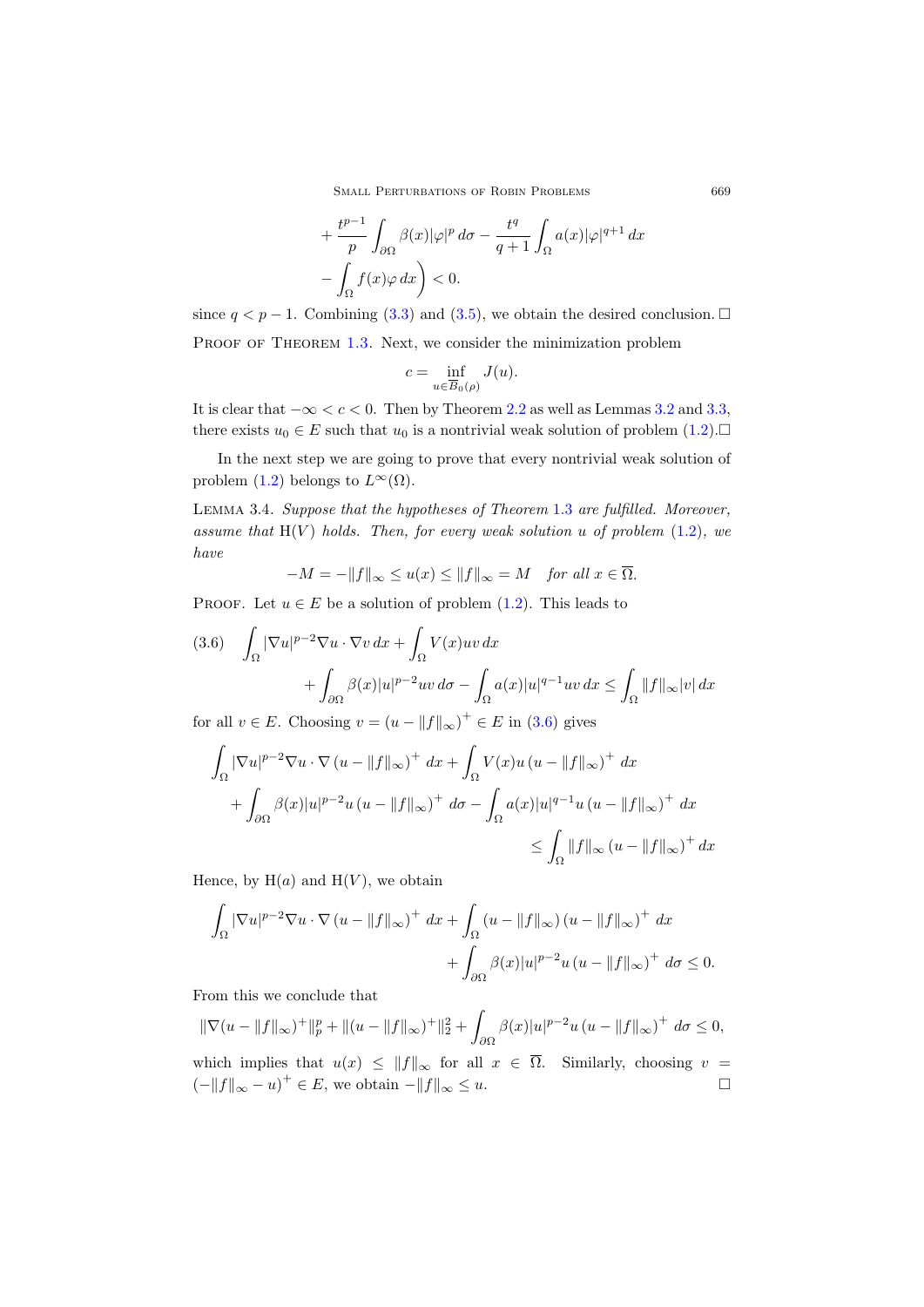## 4. Proof of the main result

In this section we are going to prove Theorem [1.1.](#page-1-1)

DEFINITION 4.1. We call  $u \in E$  a weak solution of problem  $(1.1)$  if

$$
\int_{\Omega} |\nabla u|^{p-2} \nabla u \cdot \nabla v \, dx + \int_{\Omega} V(x)uv \, dx + \int_{\partial \Omega} \beta(x)|u|^{p-2}uv \, d\sigma
$$

$$
= \int_{\Omega} a(x)|u|^{q-1}uv \, dx + \lambda \int_{\Omega} g(x,u)v \, dx + \int_{\Omega} f(x)v \, dx
$$

is satisfied for all  $v \in E$ .

The corresponding energy functional  $J_{\lambda}: E \to \mathbb{R}$  of  $(1.1)$  is given by

$$
J_{\lambda}(u) = \frac{1}{p} \int_{\Omega} |\nabla u|^p dx + \frac{1}{2} \int_{\Omega} V(x)|u|^2 dx + \frac{1}{p} \int_{\partial \Omega} \beta(x)|u|^p d\sigma
$$

$$
- \frac{1}{q+1} \int_{\Omega} a(x)|u|^{q+1} dx - \lambda \int_{\Omega} G(x, u) dx - \int_{\Omega} f(x)u dx,
$$

where

$$
G(x,s) = \int_0^s g(x,t) dt.
$$

Now, we choose a function  $h \in \mathcal{D}(\Omega, \mathbb{R})$  such that  $0 \leq h \leq 1$  in  $\Omega$ ,  $h(x) = 1$ for  $|x| \le 2||f||_{\infty}$  and  $h(x) = 0$  for  $|x| \ge 4||f||_{\infty}$ , where  $\mathcal{D}(\Omega, \mathbb{R})$  is the space of all smooth functions with compact support. Then the function

$$
\overline{G}(x, u) := h(x)G(x, u(x)) = h(x) \int_0^{u(x)} g(x, s) ds
$$

is of class  $C^1$  in  $\Omega \times \mathbb{R}$ . Hence, by  $H(g)$ , we see that  $\overline{G}(x, u)$  and  $\overline{G}_u(x, u)$  are bounded on  $\Omega\times\mathbb{R}.$ 

Next, we define  $\widehat{J}_{\lambda} \colon E \to \mathbb{R}$  by

$$
\widehat{J}_{\lambda}(u) = \frac{1}{p} \int_{\Omega} |\nabla u|^p dx + \frac{1}{2} \int_{\Omega} V(x) u^2 dx + \frac{1}{p} \int_{\partial \Omega} \beta(x) u^p d\sigma
$$

$$
- \frac{1}{q+1} \int_{\Omega} a(x) |u|^{q+1} dx - \lambda \int_{\Omega} h(u(x)) G(x, u(x)) dx - \int_{\Omega} f(x) u dx.
$$

It is easy to see that a critical point of  $\tilde{J}_{\lambda}$  is a solution of the problem

$$
\begin{cases}\n-\Delta_p u + V(x)u = a(x)|u|^{q-1}u + H(x, u) + f(x) & \text{in } \Omega, \\
|\nabla u|^{p-2}\nabla u \cdot \nu + \beta(x)|u|^{p-2}u = 0 & \text{on } \partial\Omega,\n\end{cases}
$$

with  $H(x, u) = \lambda h(u) G_u(x, u) + \lambda h'(u) G(x, u).$ 

Consider the following minimization problem

$$
c_{\lambda} = \inf_{u \in \overline{B}_0(\rho)} J_{\lambda}(u),
$$

where  $\rho$  is as defined in the proof of Lemma [3.3.](#page-5-3) Our idea is the following: First, we find an Ekeland solution  $v_\lambda$  of  $\widehat{J}_\lambda$ . Then, we prove that  $||v_\lambda||_\infty \le 2M$  for  $|\lambda|$ 

<span id="page-7-0"></span>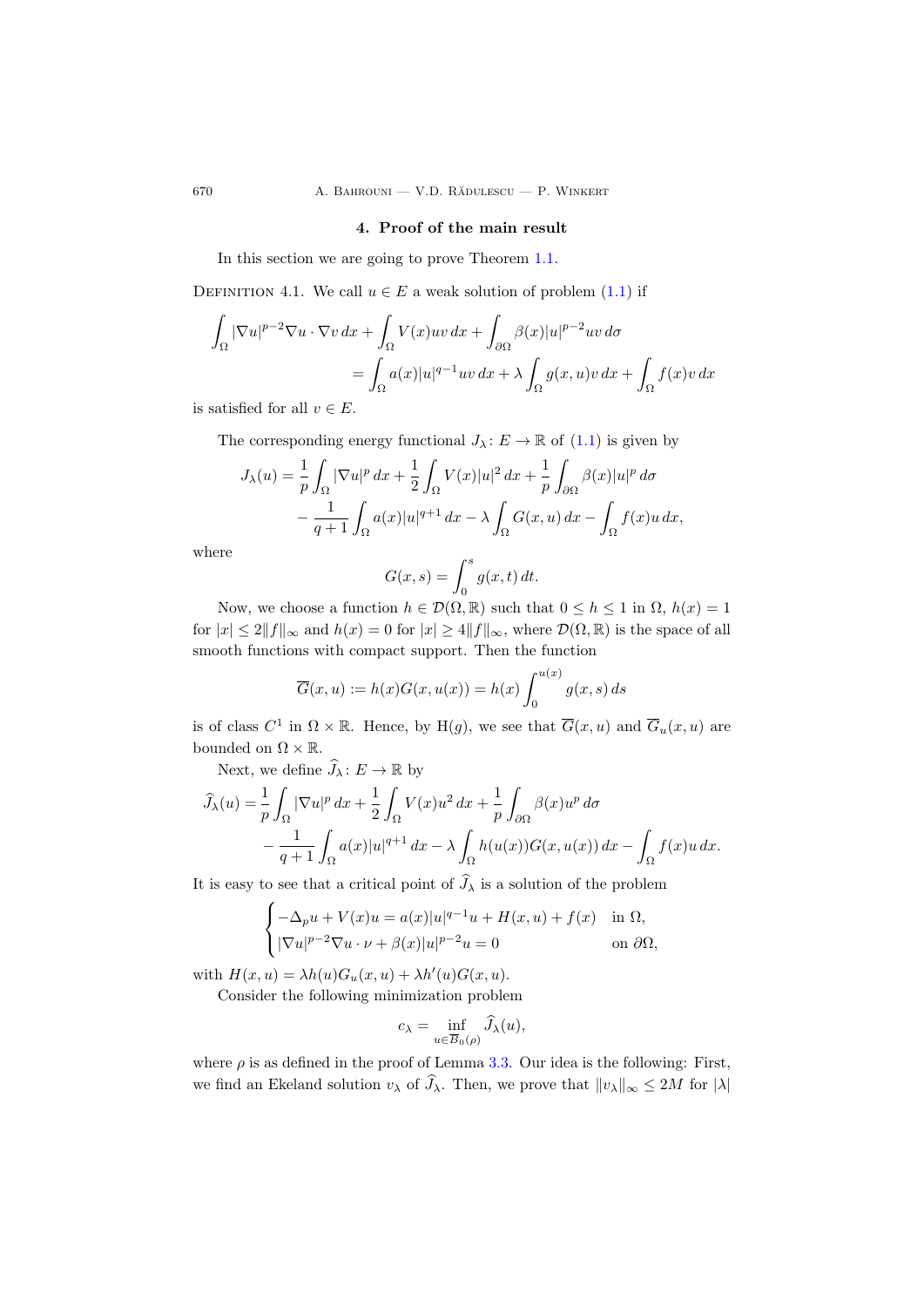small enough. Then  $h'(v_\lambda) = 0$ ,  $h(v_\lambda) = 1$  and therefore  $v_\lambda$  becomes a solution of [\(1.1\)](#page-0-0).

<span id="page-8-5"></span>LEMMA 4.2. Under assumptions of Theorem [1.1](#page-1-1), for each  $\lambda \in \mathbb{R}$ ,  $\widehat{J}_{\lambda}$  satisfies the PS-condition.

PROOF. Applying the hypotheses  $H(a)$ ,  $H(\beta)$ ,  $H(f)$ ,  $H(g)$  and  $H(V)$  and the fact that  $\overline{G}(x, u)$  and  $\overline{G}_u(x, u)$  are bounded on  $\Omega \times \mathbb{R}$ , the proof is similar to that one of Lemma [3.2.](#page-4-2)

<span id="page-8-4"></span>Lemma 4.3. Suppose that the assumptions of Theorem [1.1](#page-0-0) are satisfied. Then there exists  $\lambda_0 > 0$  such that  $\widehat{J}_\lambda$  has the Ekeland geometry property when  $|\lambda| < |\lambda_0|$ .

PROOF. Due to the boundedness of  $\overline{G}(x, u)$ , we get

<span id="page-8-0"></span>(4.1) 
$$
J(u) - C\lambda \le \widehat{J}_{\lambda}(u) \le J(u) + C\lambda \quad \text{for all } u \in E,
$$

where  $C > 0$  is independent of  $\lambda$  and u. Let  $\overline{B}_0(\rho)$  be as in the proof of Lemma [3.3.](#page-5-3) Applying  $(4.1)$  for  $|\lambda|$  small enough yields

$$
-\infty < \inf_{u \in \overline{B}_0(\rho)} \widehat{J}_\lambda(u) < 0 \quad \text{and} \quad 0 < \inf_{u \in \partial B_0(\rho)} J(u) - C\lambda < \inf_{u \in \partial B_0(\rho)} \widehat{J}_\lambda(u).
$$

This completes the proof.

<span id="page-8-2"></span>LEMMA 4.4. Under conditions H(a), H( $\beta$ ), H(f), H(g) and H(V), let  $\lambda_n \in \mathbb{R}$  be a sequence converging to zero and let  $u_n$  be an Ekeland solution of  $J_{\lambda_n}$ . Then, up to a subsequence,  $(u_n)_{n\in\mathbb{N}}$  converges to an Ekeland solution  $v \in E$  of J.

PROOF. Using again  $(4.1)$ , we have

$$
J(u) - C\lambda_n \le \tilde{J}_{\lambda_n}(u) \le J(u) + C\lambda_n \quad \text{for all } u \in E,
$$

and so

$$
\inf_{u \in \overline{B}_0(\rho)} J(u) - C\lambda_n \le \inf_{u \in \overline{B}_0(\rho)} \widetilde{J}_{\lambda_n}(u) \le \inf_{u \in \overline{B}_0(\rho)} J(u) + C\lambda_n \quad \text{for all } u \in E.
$$

Therefore

$$
(4.2) \t\t\t c_{\lambda_n} \to c \quad \text{as } n \to +\infty.
$$

Invoking condition H(g) and using the fact that  $\overline{G}(x, u)$  and  $(\overline{G})_u(x, u)$  are bounded on  $\Omega \times \mathbb{R}$  as well as  $\lambda_n \to 0$ , we deduce that  $(u_n)_{n \in \mathbb{N}}$  is a (PS)-sequence of J. So, by Lemma [3.2,](#page-4-2)  $u_n \to v$  in E. This fact along with [\(4.2\)](#page-8-1) yield

<span id="page-8-1"></span>
$$
J(v) = c \quad \text{and} \quad J'(v) = 0.
$$

<span id="page-8-3"></span>LEMMA 4.5. Assume that H(a), H( $\beta$ ), H(f), H(g) and H(V) hold. Let  $\lambda_n \in \mathbb{R}$ be a sequence converging to zero and let  $u_n$  be an Ekeland solution of  $J_{\lambda_n}$ . Then, up to a subsequence,  $u_n$  converges to u in  $L^{\infty}(\Omega)$ , where u is an Ekeland solution of J.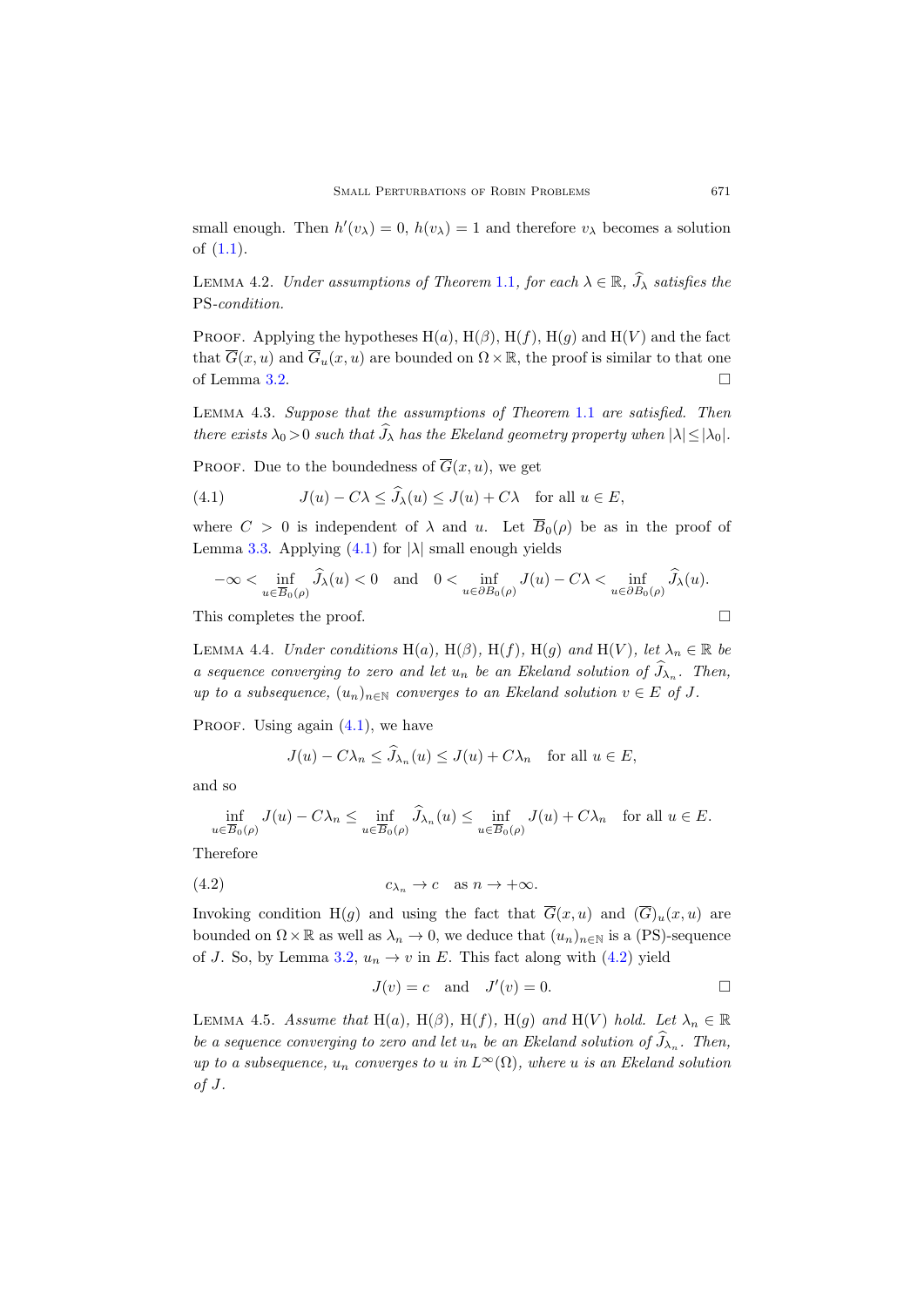PROOF. Since  $N < p$  we know that E is continuously embedded into  $L^{\infty}(\Omega)$ . It follows, because of Lemma [4.4,](#page-8-2) up to a subsequence, that  $u_n \to u$  in  $L^{\infty}(\Omega)$ . This shows the assertion.  $\Box$ 

<span id="page-9-9"></span>Lemma 4.6. Under the same assumptions of Theorem [1.1](#page-0-0), there is a positive constant  $\lambda_0$  such that any Ekeland solution  $v \in E$  of  $\widehat{J}_\lambda$  with  $|\lambda| \leq \lambda_0$  satisfies

$$
||v||_{\infty} \le 2M.
$$

**PROOF.** We argue by contradiction and suppose there exist  $\lambda_n \in \mathbb{R}$ ,  $u_n \in E$  such that  $\lambda_n \to 0$ ,  $u_n$  is an Ekeland solution of  $J_{\lambda_n}$  and  $||u_n||_{\infty} > 2M$ . By Lemma [4.5,](#page-8-3)  $(u_n)_{n\in\mathbb{N}}$  converges to an Ekeland solution  $w \in L^{\infty}(\Omega)$  of J. Using Lemma [3.4,](#page-6-1) it follows that  $||w||_{\infty} < M$ . Then, by Lemma [4.5,](#page-8-3)  $||u_n||_{\infty} < 2M$  for n large enough which is a contradiction.

PROOF OF THEOREM [1.1](#page-0-0) CONCLUDED. We choose  $\lambda_0 > 0$  which satisfies Lem-mas [4.3](#page-8-4) and [4.6.](#page-9-9) Then, by Lemmas [4.2,](#page-8-5) 4.3 and Theorem [2.2,](#page-3-1) there exists  $u_{\lambda} \in E$ such that  $u_{\lambda}$  is a critical point of  $\widehat{J}_{\lambda}$  and  $c_{\lambda} = \widehat{J}_{\lambda}(u_{\lambda})$  with  $|\lambda| < |\lambda_0|$ . From Lemma [4.6,](#page-9-9) we have  $||u_\lambda||_\infty < 2M$ . Thus,  $h'(u_\lambda) = 0$  and  $h(u_\lambda) = 1$ . Therefore,  $u_{\lambda}$  is a nontrivial weak solution of problem [\(1.1\)](#page-0-0).

Acknowledgements. The authors thank the anonymous referee for several useful remarks.

#### **REFERENCES**

- <span id="page-9-0"></span>[1] G. ANELLO AND G. CORDARO, Three solutions for a perturbed sublinear elliptic problem in  $\mathbb{R}^N$ , Glasg. Math. J. 47 (2005), no. 1, 205–212.
- <span id="page-9-3"></span>[2] A. BAHROUNI, H. OUNAIES AND V.D. RADULESCU, Compactly supported solutions of Schrödinger equations with small perturbation, Appl. Math. Lett. 84 (2018), 148-154.
- <span id="page-9-4"></span>[3] A. BAHROUNI, H. OUNAIES AND V.D. RADULESCU, Bound state solutions of sublinear Schrödinger equations with lack of compactness, Rev. R. Acad. Cienc. Exactas Fís. Nat. Ser. A Mat. RACSAM 113 (2019), no. 2, 1191–1210.
- <span id="page-9-5"></span>[4] A. BAHROUNI, V.D. RADULESCU AND P. WINKERT, A critical point theorem for perturbed functionals and low perturbations of differential and momlocal systems, Adv. Nonlinear Stud. 20 (2020), 663–674.
- <span id="page-9-7"></span>[5] I. EKELAND, On the variational principle, J. Math. Anal. Appl.  $47$  (1974), 324-353.
- <span id="page-9-8"></span>[6] J.V.A. GONÇALVES AND O.H. MIYAGAKI, Three solutions for a strongly resonant elliptic problem, Nonlinear Anal. 24 (1995), no. 2, 265–272.
- <span id="page-9-6"></span>[7] R. KAJIKIYA, Positive solutions of semilinear elliptic equations with small perturbations, Proc. Amer. Math. Soc. 141 (2013), no. 4, 1335–1342.
- <span id="page-9-1"></span>[8] N.S. PAPAGEORGIOU AND V.D. RĂDULESCU, Bifurcation of positive solutions for nonlinear nonhomogeneous Robin and Neumann problems with competing nonlinearities, Discrete Contin. Dyn. Syst. 35 (2015), no. 10, 5003–5036.
- <span id="page-9-2"></span>[9] N.S. PAPAGEORGIOU AND V.D. RĂDULESCU, Multiple solutions with precise sign for nonlinear parametric Robin problems, J. Differential Equations 256 (2014), no. 7, 2449–2479.